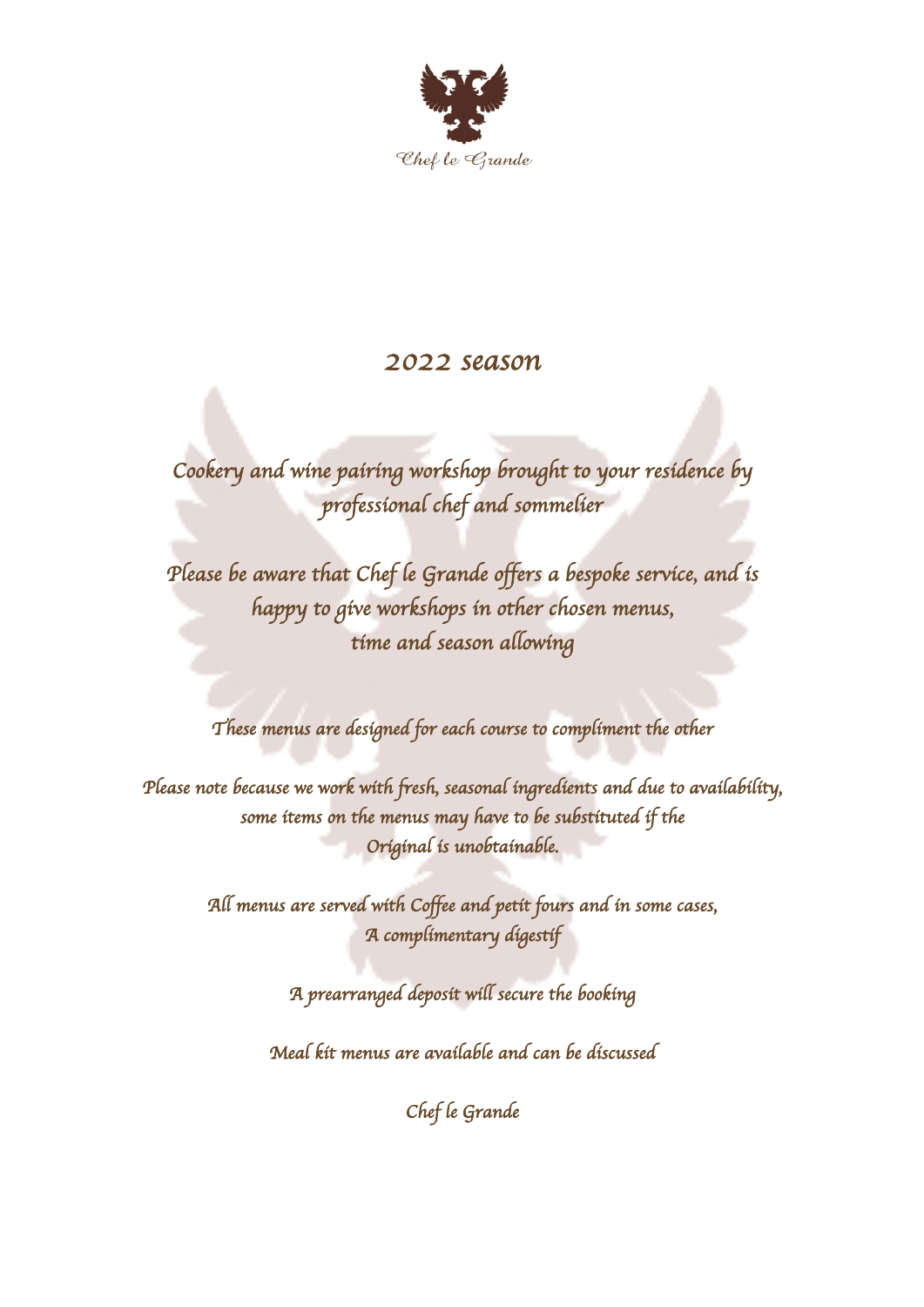

| Course Description                                                                                                                                                                                                                                                                                                                                                                                                                                               | $T$ <i>imes</i>                                        | Tariffs            |
|------------------------------------------------------------------------------------------------------------------------------------------------------------------------------------------------------------------------------------------------------------------------------------------------------------------------------------------------------------------------------------------------------------------------------------------------------------------|--------------------------------------------------------|--------------------|
| One Day Cookery Course including lunch &<br>wine pairing<br>Please choose or discuss from sample menus                                                                                                                                                                                                                                                                                                                                                           | Wednesday & Thursday<br>10.00am - 4pm                  | 180€ per<br>adult* |
| Half Day Cookery Course including lunch<br>& wine pairing                                                                                                                                                                                                                                                                                                                                                                                                        | Every Thursday<br>10am to 1pm or<br>2pm-5pm            | 125€ per<br>adult  |
| Regional Cooking Demonstration (groups<br>only-min 8 people/max 14 people)                                                                                                                                                                                                                                                                                                                                                                                       | contact us with your<br>preferred dates and<br>recipes | 75€ per<br>person  |
| <b>Full Day Gourmet Menu</b><br>Morning session you will eat for lunch with<br>a sommelier paired wine<br>Evening session likewise<br>Morning session 10-12am<br>Cooking en papillote<br>Veal, Fish, or poultry<br>Learn how to cook your chosen course in<br>seasonal vegetables, steamed in parchment<br>and its own jus<br>or<br>Oysters Rockefeller<br>Oysters cooked in their own shell on a bed of<br>spinach and fresh Hollandaise sauce<br>12-1.30 lunch | Wednesday-Thursday<br>or Friday<br>10am-5pm            | 195€ per<br>adult  |